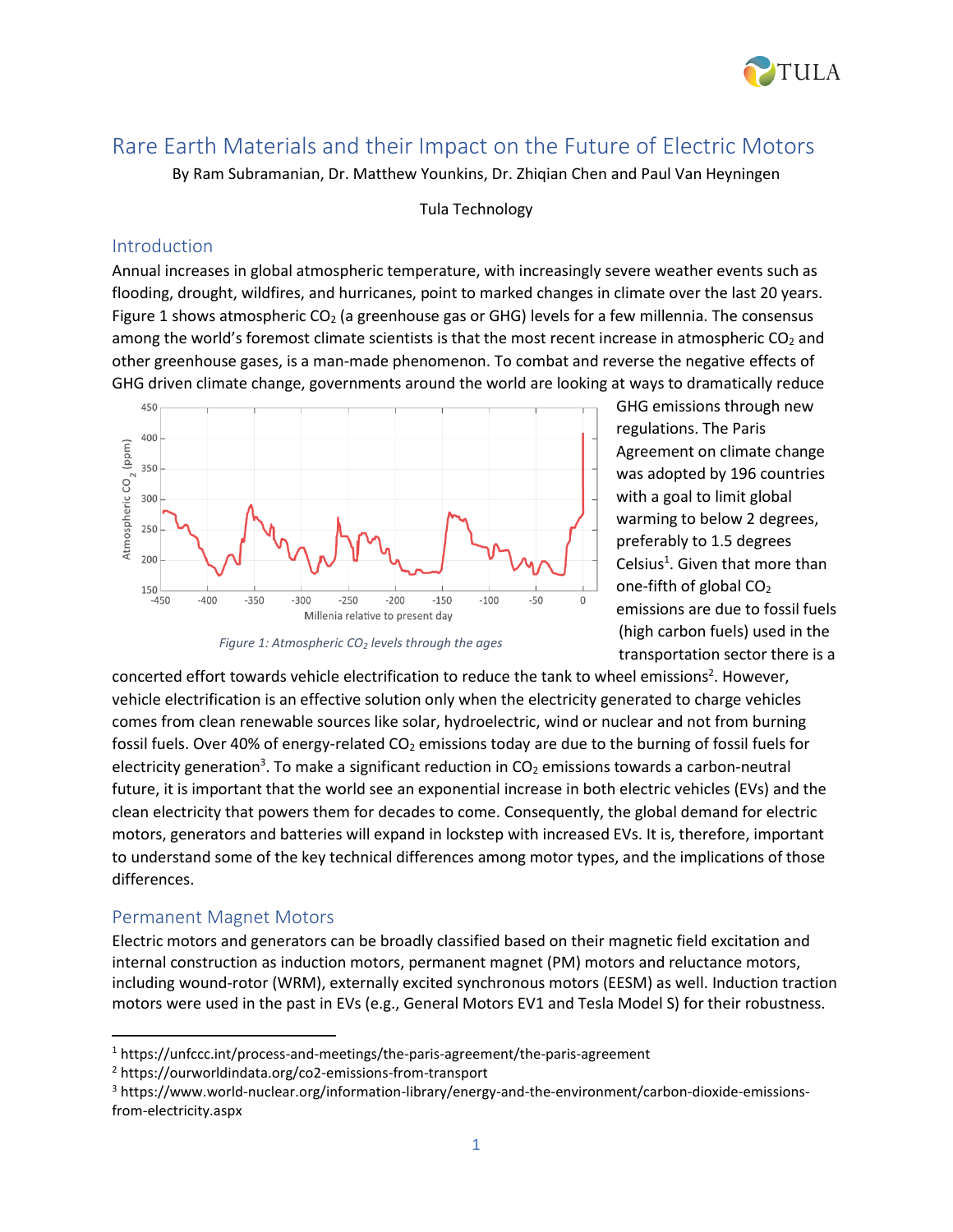



Today, over 92% of EVs use PM electric motors because of their efficiency and power-density<sup>4</sup>, as do many of the world's turbines. In fact, the global transportation and wind power generation share of permanent magnet use is one-third today and rapidly rising towards half of all PM use by 2030 as the world moves towards carbon-neutrality<sup>5</sup>.

PMs are made of rare earth (RE) materials and increasing demand for PMs means increasing demand for RE metals. Economically recoverable sources of RE metals are concentrated in only a few places on earth, with China supplying 91% of the global refined primary and secondary rare-earth oxides

(REOs) from which RE metals are extracted (Figure 2). This poses challenges in demand management, supply-chain management, price volatility, technology, policy, and environmental issues in mining,

*Figure 2: Magnet Rare Earth Oxide Production by Country*

processing, and production of RE metals. Given these challenges and with the current global

semiconductor chip shortage providing a cautionary tale of constrained supply, more companies are exploring RE-free magnet motors. Motor designs that favor more reluctance torque than magnetic torque to reduce or, better yet, eliminate RE usage are being considered today.

### Rare Earth Elements

Rare earth elements are the Lanthanide series on the Periodic Table and include yttrium and scandium. They are not rare in nature, but rather are rarely concentrated in economically significant amounts for extraction and

processing. They are used in hundreds of applications in tiny amounts but collectively fall into a few end-use categories – battery alloys, catalysts, ceramics, pigments, glass polishing powders, glazes, metal alloys, permanent magnets, phosphors, and others. According to Adamas



2016 2017 2018 2019 2020 2021 2022 2023 2024 2025 2026 2027 2028 2029 2030 assenger ra on otors ommer al ra on otors nd ower enerators *Figure 3: Global NdFeB demand forecast for automotive traction and wind power generation)*

<sup>4</sup> https://www.adamasintel.com/pmsm-market-share-rising-in-face-of-higher-ree-prices/

<sup>5</sup> https://www.adamasintel.com/report/rare-earth-magnet-market-outlook-to-2030/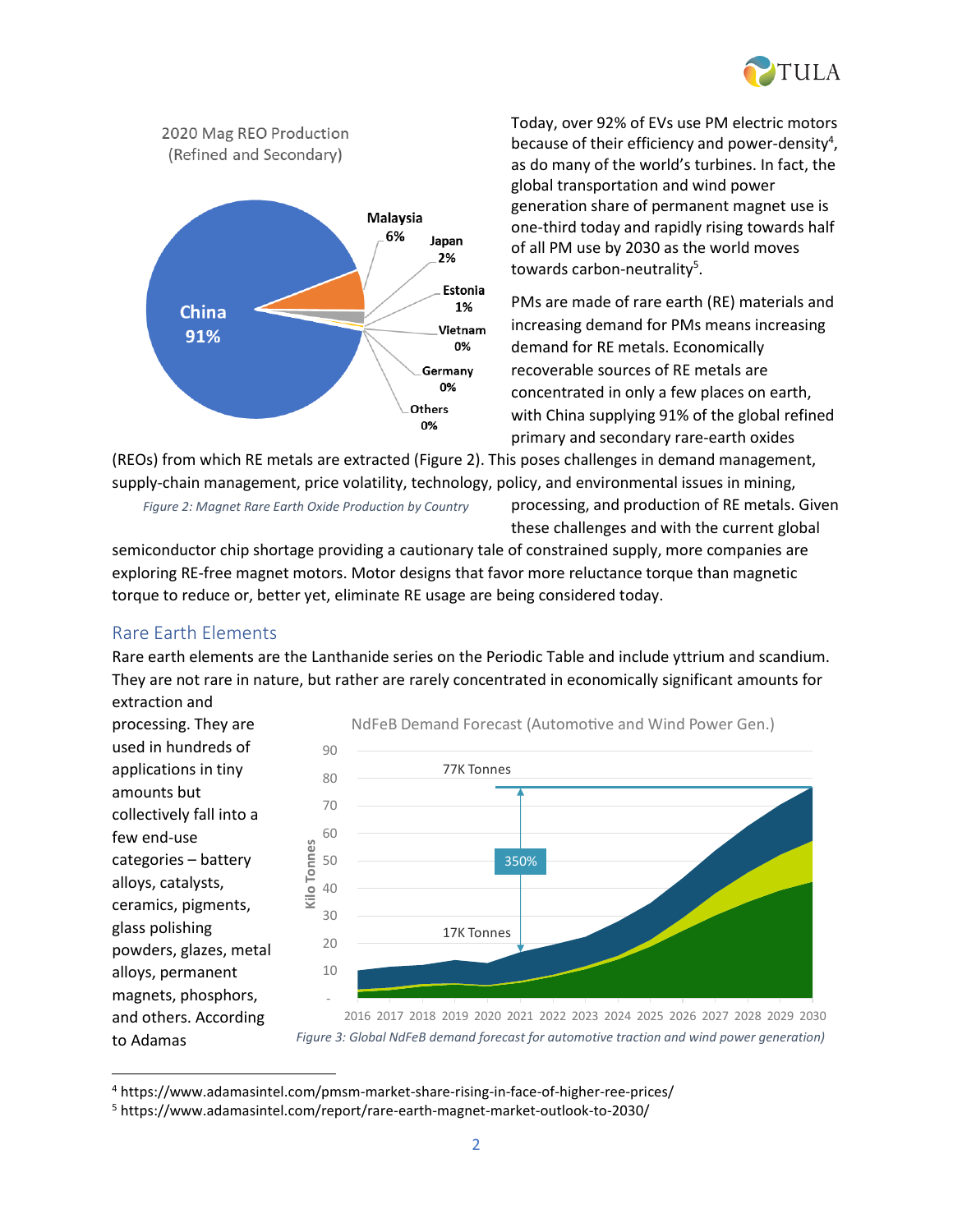

Intelligence Rare Earth Magnet Market Outlook 2020 report, permanent magnets and catalysts were collectively responsible for over 60% of global REO consumption by volume in 2019. However, by value, PMs alone were responsible for about *90% of the total,* and this share is poised to expand further as demand and prices of rare-earth elements continue to rise.

Most of the PMs used in EVs and wind turbines are primarily made of NdFeB (Neodymium-iron-boron) alloy as this is the strongest type of PM material commercially available today in terms of maximum "energy product" (magnetic flux output per unit volume). Motors made with NdFeB based magnets are usually the most efficient. Dysprosium (Dy) is added to the alloy to maintain its magnetic properties at high



*Figure 4: Imbalance in global supply-demand for NdFeB alloys and powders*

temperatures, a common occurrence with high wattage power-dense motors used in EVs and highpowered generators. From the global demand forecasts for NdFeB for passenger and commercial EVs and for wind generation shown in Figure 3, the world is looking at a 450% increase in demand by 2030 from today!

Although the strategy of using NdFeB based PM motors is effective in producing efficiency gains for some of the roughly 7 million electric vehicles in use today, it is not likely to be an adequate solution for a 1.4-billion-unit automotive fleet<sup>6</sup>. It is not clear that mining and recycling can produce the RE metals required for an EV fleet two hundred times larger than the current one. By 2030, an annual shortage of



*Figure 5: Supply risk and historical price of rare-earth metals*

48,000 tonnes is forecast for NdFeB (Figure 4) and an additional \$1.6 billion worth of Nd and Pr oxide demand will go unmet, along with \$840 million of Dy oxide.

Along with the soaring demand, sources of economically recoverable RE metals are concentrated in limited geographic locations that

<sup>6</sup> https://bnef.turtl.co/story/evo-2021/page/4/2?teaser=yes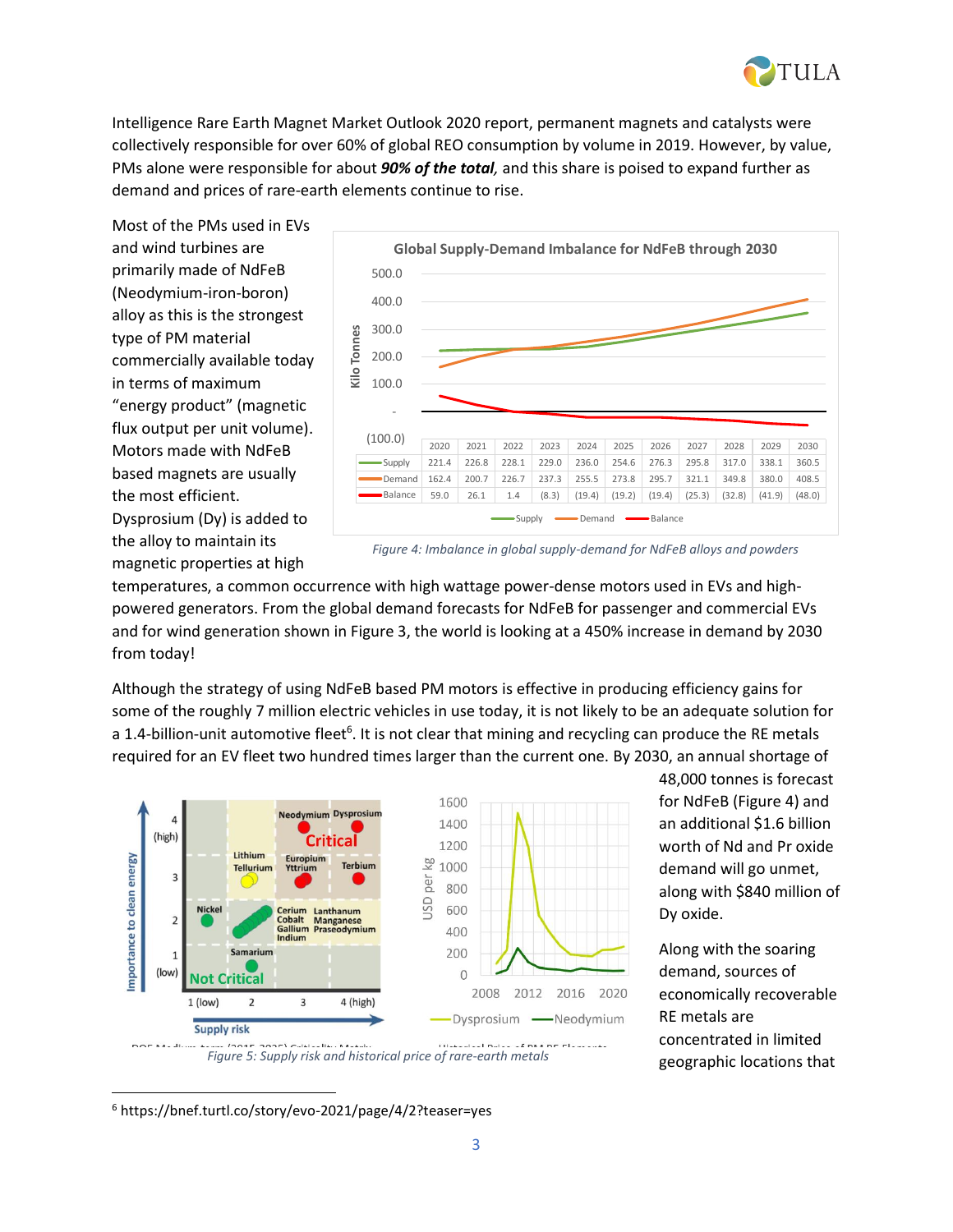

significantly impact their production and supply. In Figure 5, the left panel rates the importance and risk of each of these metals; among them neodymium and dysprosium are of critical importance and risk according to the US Department of Energy<sup>7</sup>. The right panel highlights the historical volatility of these RE metals with the price of both Nd and Dy oxides having more than doubled from the year 2020 to 2021<sup>8</sup>. Although RE metals and PMs will be a key enabler of the internal combustion engine (ICE) to EV conversion, we cannot rely exclusively on them being available or affordable in the future.

### What is the Industry Doing?

According to a Wards Intelligence 2020 Survey, the top three concerns of Original Equipment Manufacturers (OEMs) for EV motors development are vehicle range (efficiency), cost and reducing use of rare-earth minerals (Figure 6). The world is amid a semiconductor chip shortage and automakers are facing significant vehicle production delays and reeling from their financial impact. To prevent the next crisis in the form of RE supply-chain risk, the transportation industry will have to quickly get ahead of the supply-demand imbalance. Given the magnitude of the challenges facing the transportation industry in the path to full electrification, a

#### When developing electric motors, which is the most important factor?



Source: Wards Intelligence 2020 Electric Motors Survey

*Figure 6: Wards Intelligence 2020 Survey of the Automotive Industry*

range of strategies to both increase the efficiency of the drivetrain and reduce the dependence on RE metals are now being employed by manufacturers.

Many Chinese OEMs are already vertically integrated around PM based electric motors, given the abundance of RE material extraction, refinement, and production facilities in China.

OEMs like Toyota use PM electric motors but have a goal of reducing the use of RE metals within the next 10 years<sup>9</sup>. OEMs such as Honda have reduced dysprosium and terbium, the more expensive of RE metals, but by increasing the amount of neodymium to maintain similar performance metrics. The upside is a cost reduction, but the downside is still being reliant on RE metals. Automakers like BMW are redesigning drive units to combine components to reduce space and weight and increase intercomponent efficiency to compensate for efficiency lost by moving away from PM motors<sup>10</sup>. Tesla initially used induction motors but has now taken the route of using multiple motors in the same platform – induction and PM motors - to obtain both power and efficiency but at the expense of system cost. Volkswagen has also used a similar strategy in its ID.4 platform.

General Motors is reported to be working on the supply side of the RE demand and supply equation. General Motors is partnering with General Electric to increase the supply of RE materials used in their

<sup>7</sup> https://www.energy.gov/sites/prod/files/edg/news/documents/criticalmaterialsstrategy.pdf

<sup>8</sup> https://www.kitco.com/strategic-metals/

<sup>9</sup> https://www.reuters.com/article/us-toyota-magnet/new-toyota-magnet-cuts-dependence-on-key-rare-earthmetal-for-ev-motors-idUSKCN1G413F

<sup>10</sup> https://finance.yahoo.com/news/factbox-automakers-cutting-back-rare-061341108.html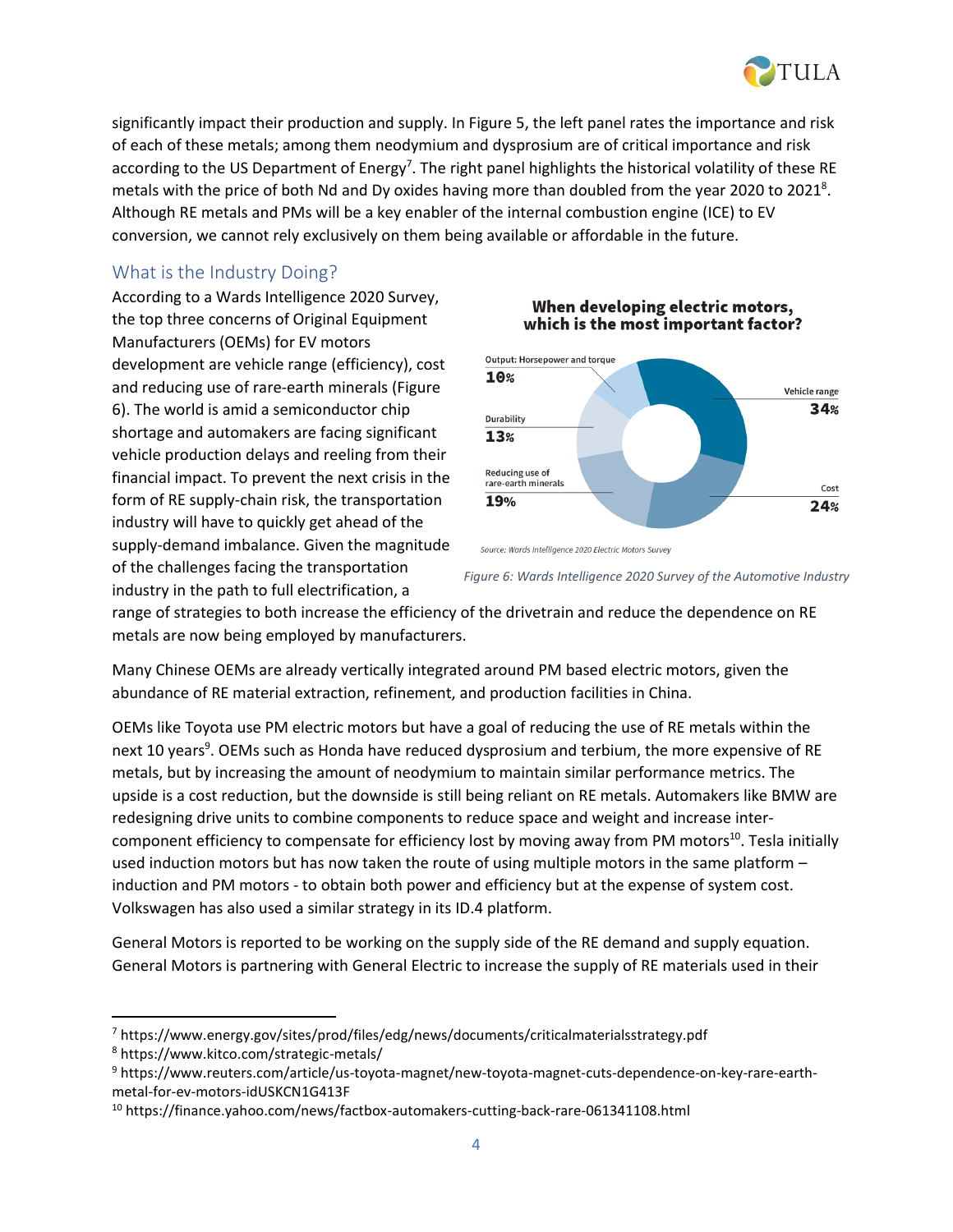

Ultium drivetrain platform and look to the North American and European-based supply chains for these materials.

One of the first OEMs to announce full electrification of its vehicles was Volvo. Volvo is making significant investments into in-house design and development of newer electric motors. Daimler, with its acquisition of YASA motors known for the unique axial-flux motor technology, is also looking at inhouse expertise for its next generation motors.

Many others are looking at similar in-house design and development expertise and continue to invest in R&D to both improve the efficiency of motors and reduce the cost and reliance on RE metals.

Suppliers such as Bosch and Continental and motor manufacturers such as Nidec, ABB, and others are responding to the industry's push and moving towards RE-free motor and e-axle designs.

## Resurgence of Synchronous Reluctance Motors and Wound-Rotors

Synchronous reluctance motors (SynRM) and wound-rotor, EESM motors are seeing a resurgence due to their simple, cost-effective, rare-earth free architectures driven by sophisticated software control drives. Such motors are not yet as efficient or power dense as permanent magnet motors but the potential for efficiency improvement exists. Solutions to improve SynRM motor efficiency involve modulating frequency/speed of motors through variable frequency drives and using a hybrid PM reluctance motor for both magnetic and reluctance torques. SynRM motors are more commonly used in industrial applications, whereas EESM motors are commonly used in EV applications.

A novel approach called Dynamic Motor Drive (DMD), introduced at the 42<sup>nd</sup> International Vienna Motor Symposium by Tula Technology, enables synchronous reluctance motors to approach PM motor efficiency<sup>11</sup>.



DMD is a software solution that enables operating RE-free or RE-reduced motors at their peak efficiency points through torque modulation. The concept, shown in Figure 7, is to intermittently operate the electric motor only at the highest possible electromagnetic

*Figure 7: Concept of Dynamic Motor Drive Technology*

efficiency. When requested torque is below the torque that produces highest electromagnetic efficiency, an algorithm pulses the electric motor at higher efficiency points. In the example shown,

<sup>11</sup> https://www.tulatech.com/wp-content/uploads/2021/04/Vienna-2021-Dynamic-Motor-Drive-Optimizing-Electric-Motor-Controls-to-Improve-Efficiency.pdf